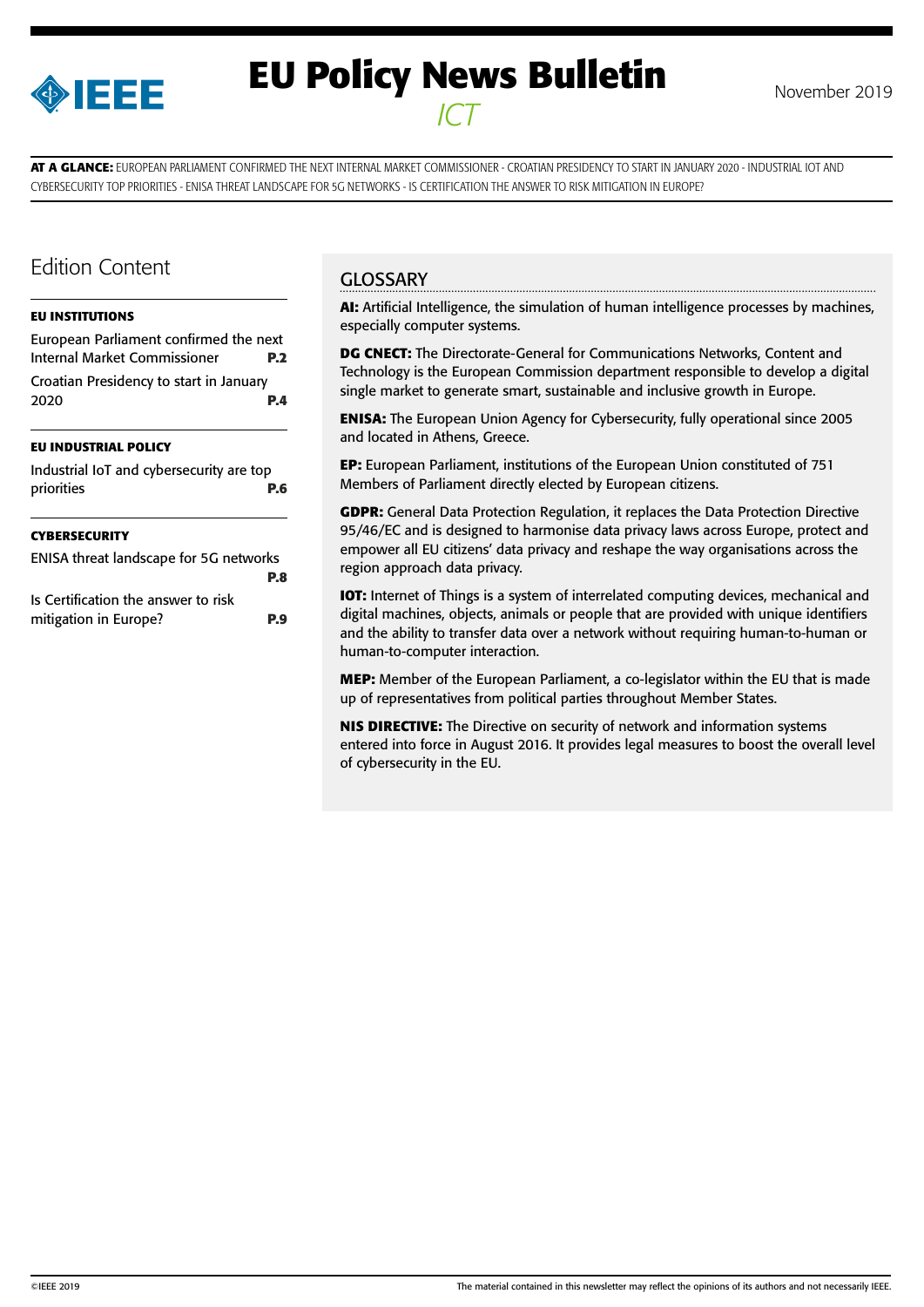### <span id="page-1-0"></span>**EU INSTITUTIONS**

| European Parliament confirmed the next  |            |
|-----------------------------------------|------------|
| Internal Market Commissioner            | <b>P.2</b> |
| Croatian Presidency to start in January |            |
| 2020                                    | P.A        |
|                                         |            |

## **[EU INDUSTRIAL POLICY](#page-5-0)**

|            | Industrial IoT and cybersecurity are top |
|------------|------------------------------------------|
| priorities | P.6                                      |

#### **[CYBERSECURITY](#page-7-0)**

| ENISA threat landscape for 5G networks |            |
|----------------------------------------|------------|
|                                        | P.8        |
| Is Certification the answer to risk    |            |
| mitigation in Europe?                  | <b>P.9</b> |

EU INSTITUTIONS

# **European Parliament confirmed the next Internal Market Commissioner**

Mr Thierry Breton, the French nominee for the position of Commissioner in charge of the Internal Market, was approved by the European Parliament committees on industry and internal market on 14 November.



©Shutterstock

If the Parliament plenary confirms the whole College of Commissioners on 27 November, the new European Commission, led by President Ursula von der Leyen, will be able to take office in December 2019.

During his hearing, Mr Breton outlined his political priorities and clarified his views on a wide range of topics including the regulation of online platforms, EU's technological sovereignty, AI, unfair competition from third countries, competition policy, data protection & data sharing, EU's industrial policy, public procurement or the regulation of cyberspace.

Repeatedly asked by MEPs how he would avoid conflicts of interest arising from his industrial background, Breton pledged to work independently and transparently and to not give "special treatment" to the companies he had previously worked for or was associated with, in line with Code of Conduct for European Commissioners. "I will be as independent as I was as a French minister", he said in an attempt to assuage some MEP's concerns.

#### **Key points for IEEE were the following:**

Technological sovereignty: Breton emphasised that EU needs to invest heavily in critical technologies like 5G, 6G, AI, cloud computing, blockchain or quantum computing to become a key industrial player in new technology. The battle with other regions in the world is not lost, he said, making the point that there are many technologies where the EU is leading the way, such as green technologies. He also said that the Commission is working on establishing a European Innovation Council with the aim to support technological innovation in Europe. He took the view that European data needs to be stored and processed in Europe to make sure it remains secure.

Artificial intelligence: Breton stressed that AI relies on three pillars: available data, computing power and algorithms. "I will be the Commissioner of data", he said.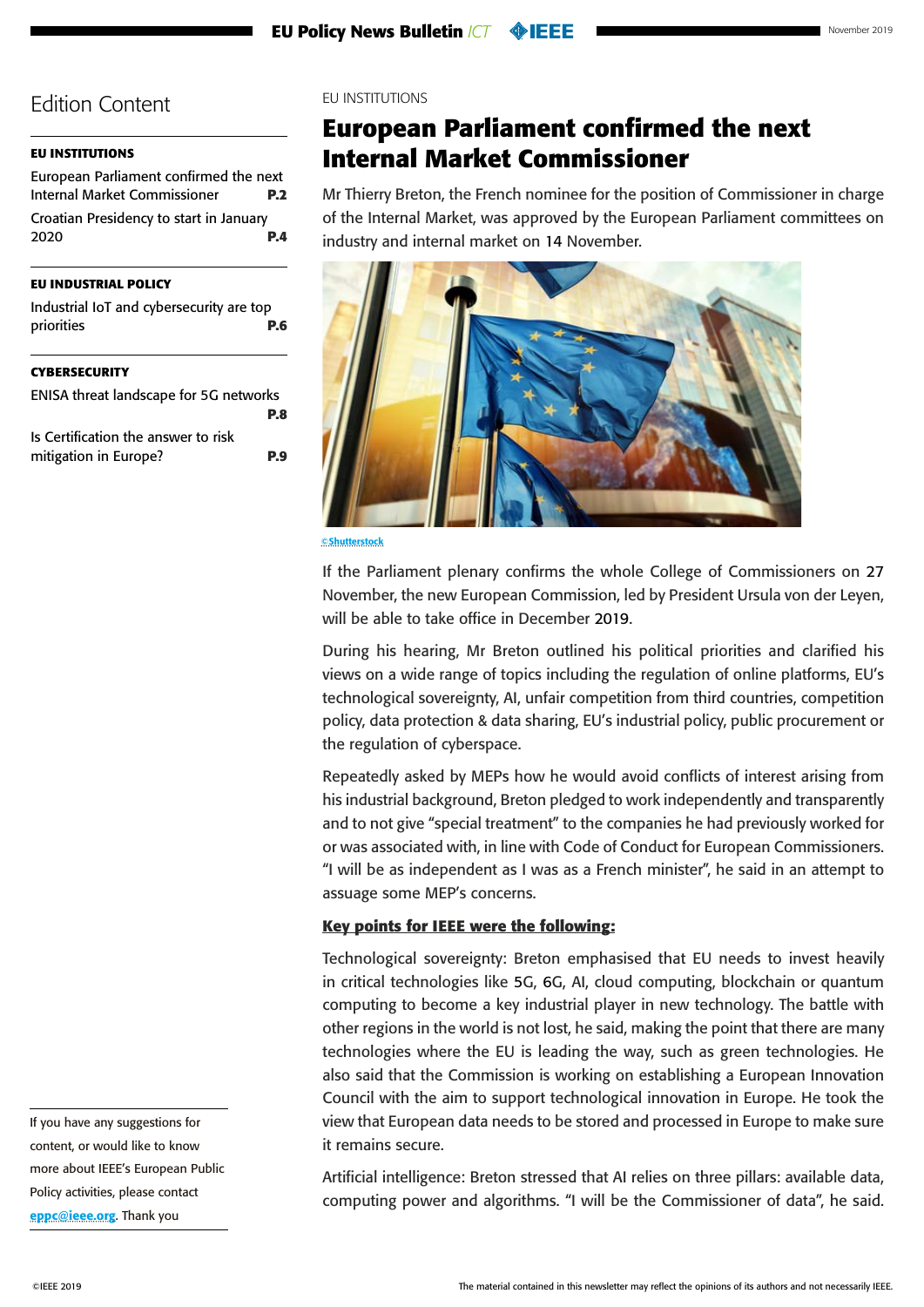#### **EU Policy News Bulletin** *ICT* **OBJEET**

# Edition Content

#### **[EU INSTITUTIONS](#page-1-0)**

[European Parliament confirmed the next](#page-1-0)  [Internal Market Commissioner](#page-1-0) **P.2** [Croatian Presidency to start in January](#page-3-0)  [2020](#page-3-0) **P.4**

#### **[EU INDUSTRIAL POLICY](#page-5-0)**

| Industrial IoT and cybersecurity are top |     |
|------------------------------------------|-----|
| priorities                               | P.6 |

#### **[CYBERSECURITY](#page-7-0)**

| ENISA threat landscape for 5G networks |            |
|----------------------------------------|------------|
|                                        | P.8        |
| Is Certification the answer to risk    |            |
| mitigation in Europe?                  | <b>P.9</b> |

He hinted that he was not necessarily in favour of new laws on AI in the new Commission's first 100 days in office, stressing it would be up to the entire College of Commissioners to decide on the issue and that he would back their decision.

Cyberspace: Breton pledged to regulate the structure and activities of cyberspace to ensure free access to Europe's single market. There needs to be a free access and fair distribution with a level playing field, he said.

Data protection & data sharing: Breton made the point that European citizens should be able to do what they want with their data. In the single market of data, especially industrial ones, some data needs to be kept by companies because it is key for R&D or innovation, while some data must be pooled or shared in an anonymised way because it can contribute to progress, he underlined.

Digital Services Act: Breton assured MEPs that the digital platforms' intermediary liability regime, as established by the e-Commerce Directive, will be preserved under the DSA, adding that the DSA could become a global standard like the GDPR to regulate online platforms' activities.

Industrial policy: Breton vowed to use a host of measures, from subsidies to trade defence and border taxes – to help companies face the digital and green transitions and to put forward an "ambitious industrial strategy".

#### **Next steps:**

• 27 November: The Plenary of the European Parliament is due to vote on the appointment of the new College of Commissioners as a whole

Early December: Von der Leyen's Commission is expected to enter into office( **Source: Interel)** 

If you have any suggestions for content, or would like to know more about IEEE's European Public Policy activities, please contact [eppc@ieee.org](mailto:eppc%40ieee.org?subject=). Thank you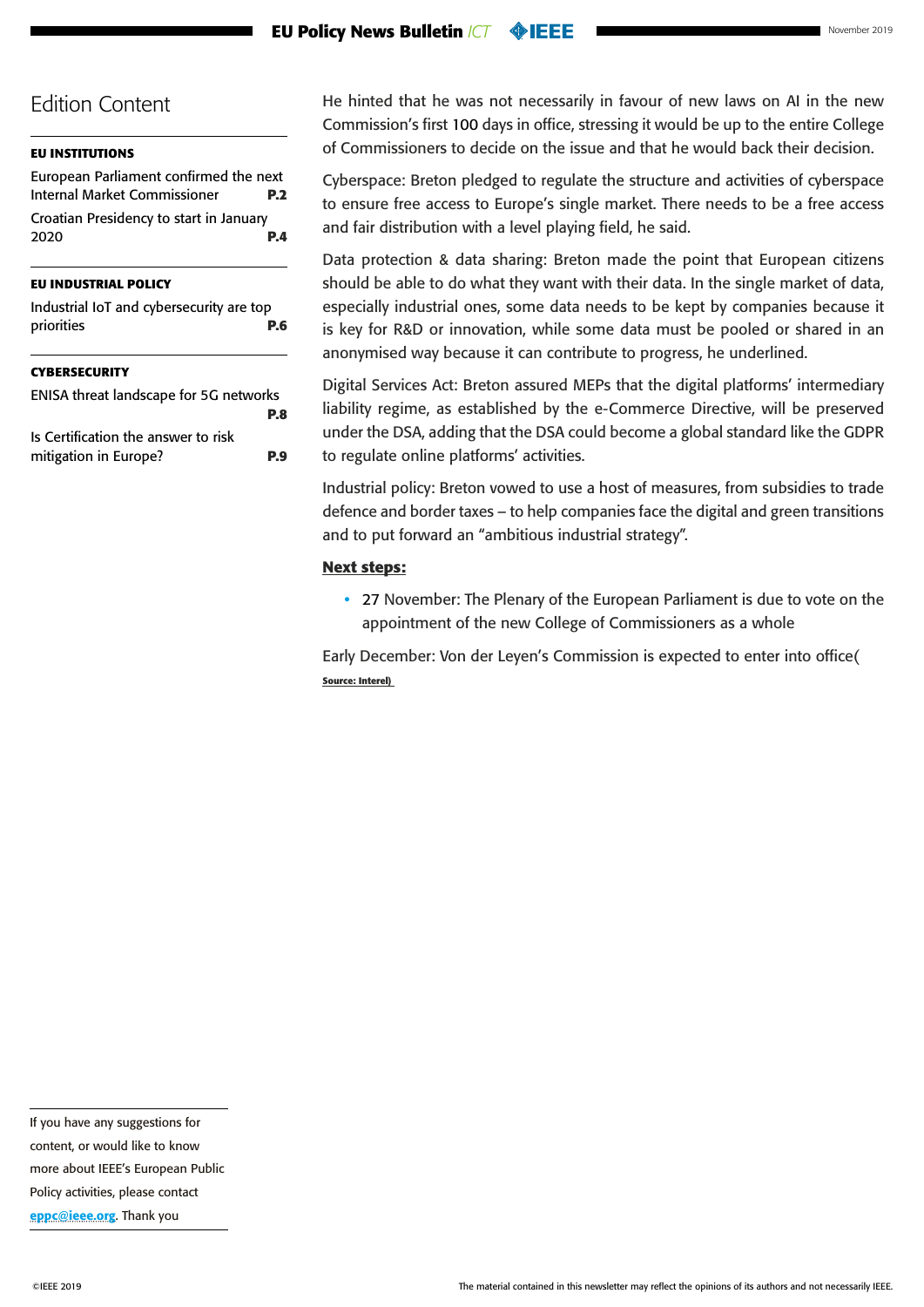### <span id="page-3-0"></span>**[EU INSTITUTIONS](#page-1-0)**

| European Parliament confirmed the next  |  |  |
|-----------------------------------------|--|--|
| <b>P.2</b>                              |  |  |
| Croatian Presidency to start in January |  |  |
| P.A                                     |  |  |
|                                         |  |  |

## **[EU INDUSTRIAL POLICY](#page-5-0)**

|            | Industrial IoT and cybersecurity are top |
|------------|------------------------------------------|
| priorities | P.6                                      |

#### **[CYBERSECURITY](#page-7-0)**

| ENISA threat landscape for 5G networks |            |
|----------------------------------------|------------|
|                                        | P.8        |
| Is Certification the answer to risk    |            |
| mitigation in Europe?                  | <b>P.9</b> |

**Croatian Presidency to start in January 2020**

On 7 November we attended the American Chamber of Commerce to the EU digital



#### **©Shutterstock**

economy meeting with Viktor Sober, Minister Counsellor, Telecommunications and Information Society at the Croatian Permanent Representation to the EU, and Domagoj Maricic from the Croatian Post and Electronic Communications Agency. The overall feeling is that the Croatian Presidency will be driven by the European Commission and the subsequent German Presidency, with officials present not appearing to have a very ambitious work plan.

### **They listed their four presidency priorities as follows:**

- Europe that is developing
- Europe that connects
- Europe that protects
- Influential EuropeMore specifically, on the legislative side, they will focus on 5G (security, smart cities); the cybersecurity competence centre community; connectivity (digital divide, digital skills); new issues (AI, blockchain); and finalising existing proposals (E-privacy).

Other policy issues include Cybersecurity, Artificial Intelligence (AI) and the Gaiaproject. With regards to cybersecurity, it is expected that by October 2020 we will be seeing some activity on certification of 5G networks, based on the certification regime introduced in the Cybersecurity Act. There are currently many changes in the Commission's directorate for technology (DG CNECT) with senior officials moving, so there is a brief pause in activity. A clearer picture is expected to emerge in the next 2-3 months.

Concerning AI, a consultation is expected as soon as the new European Commission comes into office. An Impact Assessment could be presented end of February / early March 2020. It is also clear that the proposal will be a regulation.Finally, there is increasing interest in the "Gaia-X"- project, a Franco-German cloud initiative, which aims to set up an efficient, competitive, secure, trustworthy and decentralised data infrastructure for Germany and Europe. This new data infrastructure should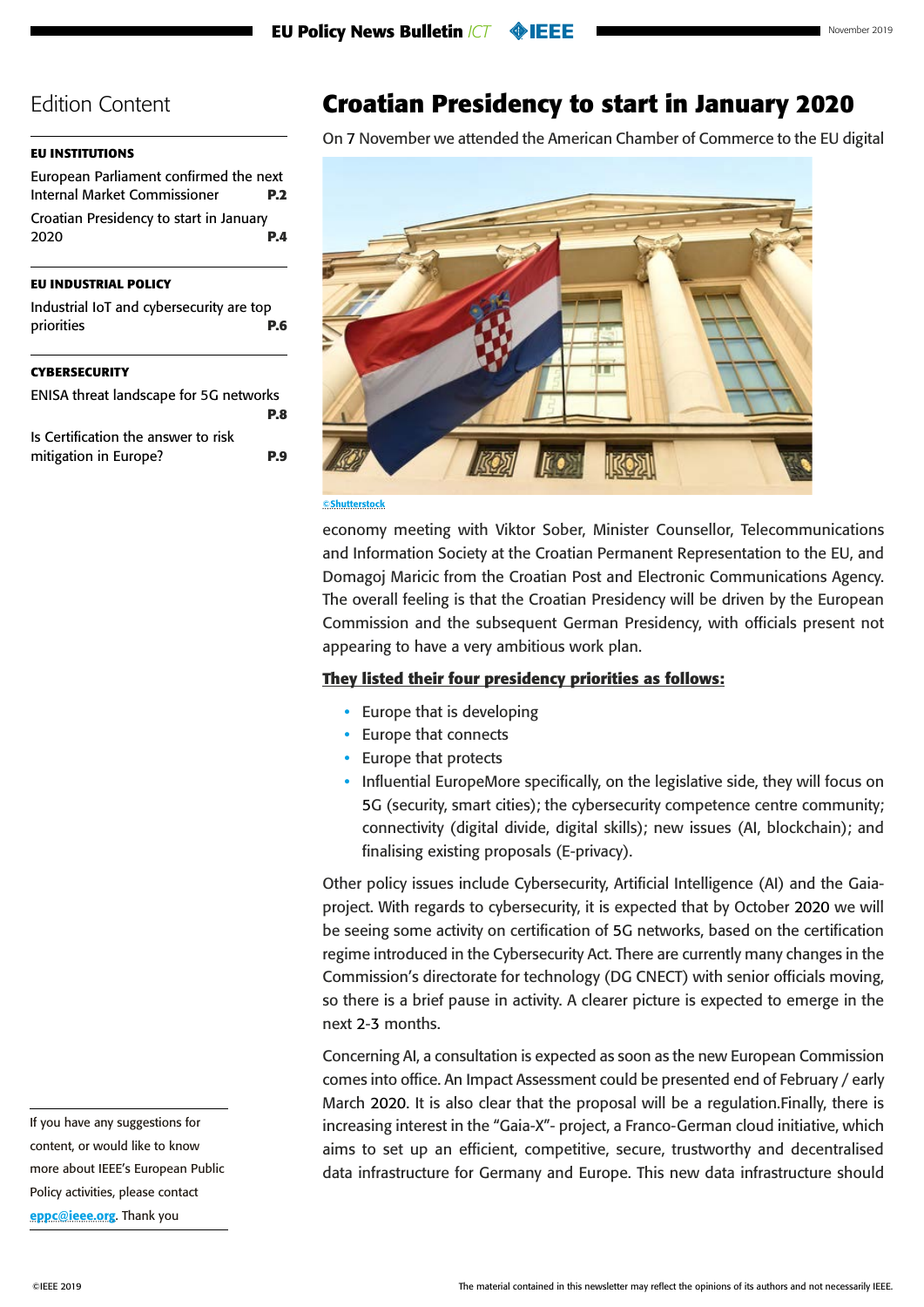| November 2019 |  |
|---------------|--|
|---------------|--|

## **[EU INSTITUTIONS](#page-1-0)**

[European Parliament confirmed the next](#page-1-0)  [Internal Market Commissioner](#page-1-0) **P.2** [Croatian Presidency to start in January](#page-3-0)  [2020](#page-3-0) **P.4**

### **[EU INDUSTRIAL POLICY](#page-5-0)**

| Industrial IoT and cybersecurity are top |            |
|------------------------------------------|------------|
| priorities                               | <b>P.6</b> |
|                                          |            |

## **[CYBERSECURITY](#page-7-0)**

| ENISA threat landscape for 5G networks |            |
|----------------------------------------|------------|
|                                        | P.8        |
| Is Certification the answer to risk    |            |
| mitigation in Europe?                  | <b>P.9</b> |
|                                        |            |

strengthen both the digital sovereignty of cloud services users and the scalability and competitive position of European cloud providers. The political pressure for a European cloud solution increased over the last months, as there is a perception of high dependence on foreign providers. The EU sees a need to foster this key technology in order to stay competitive against the USA and China. **(Source: Interel)**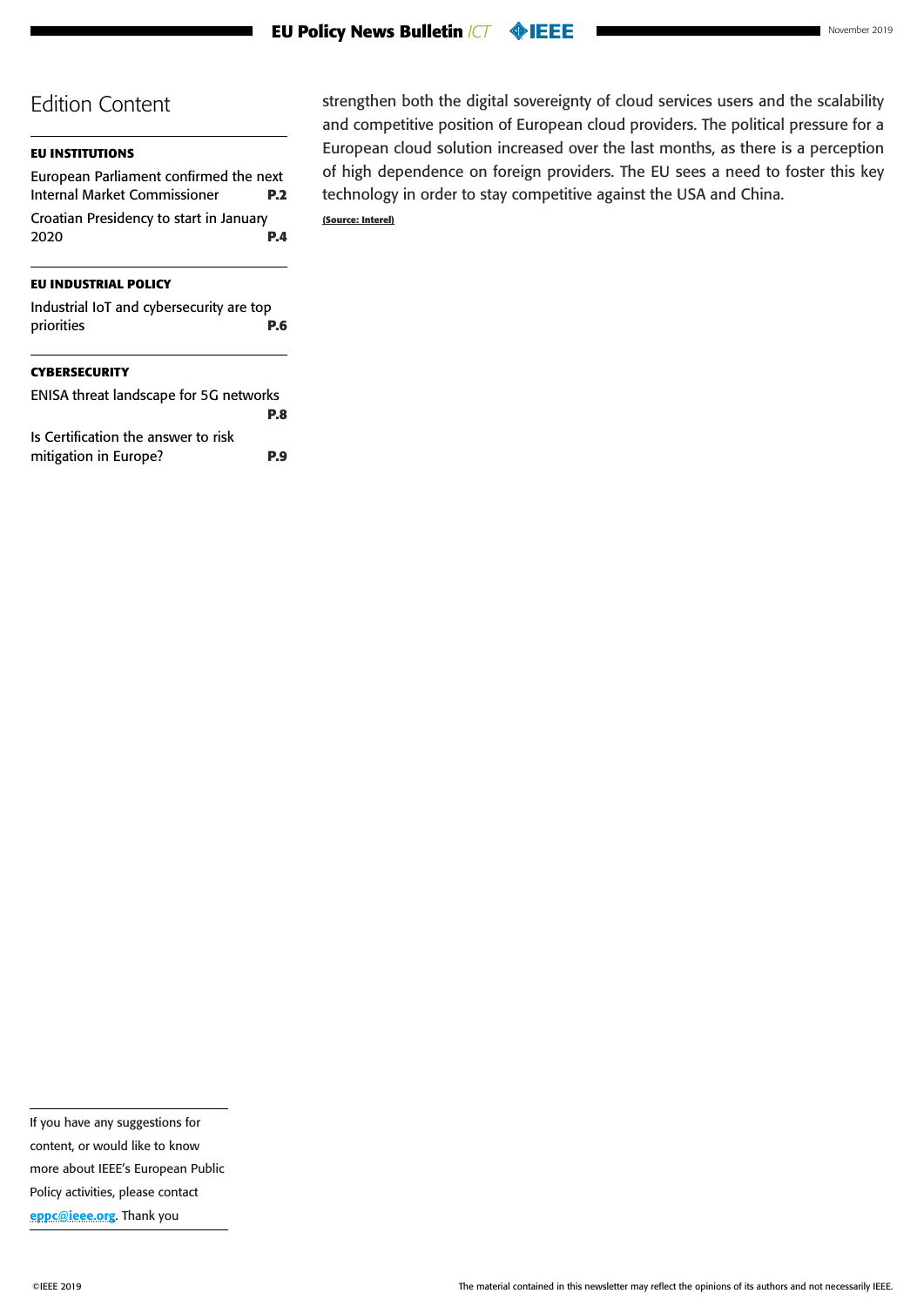## <span id="page-5-0"></span>**[EU INSTITUTIONS](#page-1-0)**

| European Parliament confirmed the next  |            |
|-----------------------------------------|------------|
| Internal Market Commissioner            | <b>P.2</b> |
| Croatian Presidency to start in January |            |
| 2020                                    | P.A        |
|                                         |            |

## **EU INDUSTRIAL POLICY**

| Industrial IoT and cybersecurity are top |  |
|------------------------------------------|--|
| priorities<br><b>P.6</b>                 |  |
|                                          |  |

#### **[CYBERSECURITY](#page-7-0)**

| ENISA threat landscape for 5G networks |     |
|----------------------------------------|-----|
|                                        | P.8 |
| Is Certification the answer to risk    |     |
| mitigation in Europe?                  | P.9 |
|                                        |     |

EU INDUSTRIAL POLICY

# **Industrial IoT and cybersecurity are top priorities**

A European Commission expert group, the Strategic Forum on Important Projects of Common European Interest (IPCEI), has published its **[recommendations](https://ec.europa.eu/docsroom/documents/37824)** for a common vision for joint actions and investments between EU, Member States and industry, on key strategic value chains in Europe.



| ٠ |  |  |  | <br>. . |
|---|--|--|--|---------|

The following sectors were identified as strategic:

- Connected, clean and autonomous vehicles
- Smart health
- Low-CO2 emission industry
- Hydrogen technologies and systems
- Industrial Internet of Things
- CybersecuritySuggested actions include joint investments; consolidation of Single Market through regulations and standards; and development of new skills. In addition, experts call for an agile governance process to monitor technological and industrial developments, to identify emerging strategic value chains and to monitor and evaluate the progress of work on these value chains.

Industrial Internet of Things (IoT) is a subset of IoT focussing on specialised requirements of industrial applications in various industry segments such as manufacturing, oil and gas, transportation/mobility, energy, and utilities. Industrial IoT technologies are at the centre of the digital transformation of European industry and open plenty of opportunities in all industrial sectors. Recommendations revolve around the following topics:

- Secure and trusted data spaces
- Industrial cloud, edge and data infrastructures
- Tools for data exploitation and AI
- A future industrial 5G infrastructure that responds to industrial needs
- Digital industrial platforms driven by EU actors
- Cybersecurity
- Skills development especially in advanced analytics and artificial intelligence
- Scale-up-existing initiatives
- A sector-based approachCybersecurity covers a wide range of topics, including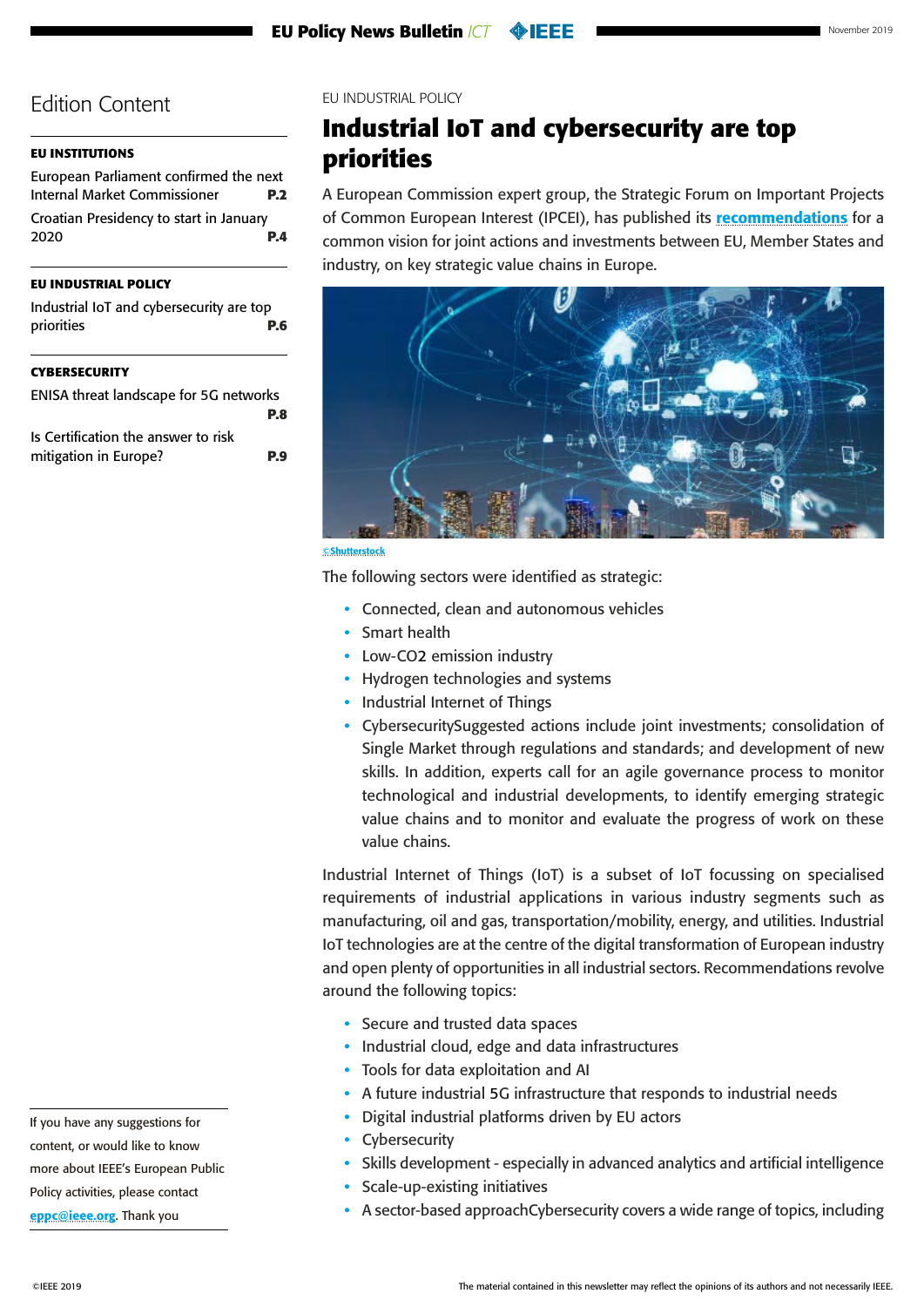#### **[EU INSTITUTIONS](#page-1-0)**

| European Parliament confirmed the next  |            |
|-----------------------------------------|------------|
| Internal Market Commissioner            | <b>P.2</b> |
| Croatian Presidency to start in January |            |
| 2020                                    | P.A        |
|                                         |            |

#### **[EU INDUSTRIAL POLICY](#page-5-0)**

| Industrial IoT and cybersecurity are top |  |            |
|------------------------------------------|--|------------|
| priorities                               |  | <b>P.6</b> |
|                                          |  |            |

#### **[CYBERSECURITY](#page-7-0)**

| ENISA threat landscape for 5G networks |     |
|----------------------------------------|-----|
|                                        | P.8 |
| Is Certification the answer to risk    |     |
| mitigation in Europe?                  | P.9 |
|                                        |     |

encryption, monitoring, identity management, authentication, endpoints (devices) and digital services. It encompasses hardware, software and services, The IPCEI's vision on EU cybersecurity revolves around the following topics: competitiveness, protection, independence, leadership. The main challenges for the European cybersecurity industry are identified as follows:

- In some sectors, the biggest players and service providers are non-European.
- European companies are also small, compared to the global giants.
- The skills gap: Europe will be competing for a limited talent pool. The skills gap for cybersecurity professionals working in the industry in Europe is predicted to be 350,000 by 2022 and globally 1.8 million.A large number of recommendations are made, grouped around two topics: coordinated investments in five specific areas; and related supporting recommendations (eight additional areas of actions, that would be required and useful to support the development of the Cybersecurity value chain.

The recommendations are consistent with previous intelligence on EU strategic priorities in the field of IoT (especially industrial IoT, where some EU companies still play a leading role) and cybersecurity, where the expressed goal has been achieving EU strategic autonomy and develop a competitive industry.

**(Source: Commission and Interel)** 

If you have any suggestions for content, or would like to know more about IEEE's European Public Policy activities, please contact [eppc@ieee.org](mailto:eppc%40ieee.org?subject=). Thank you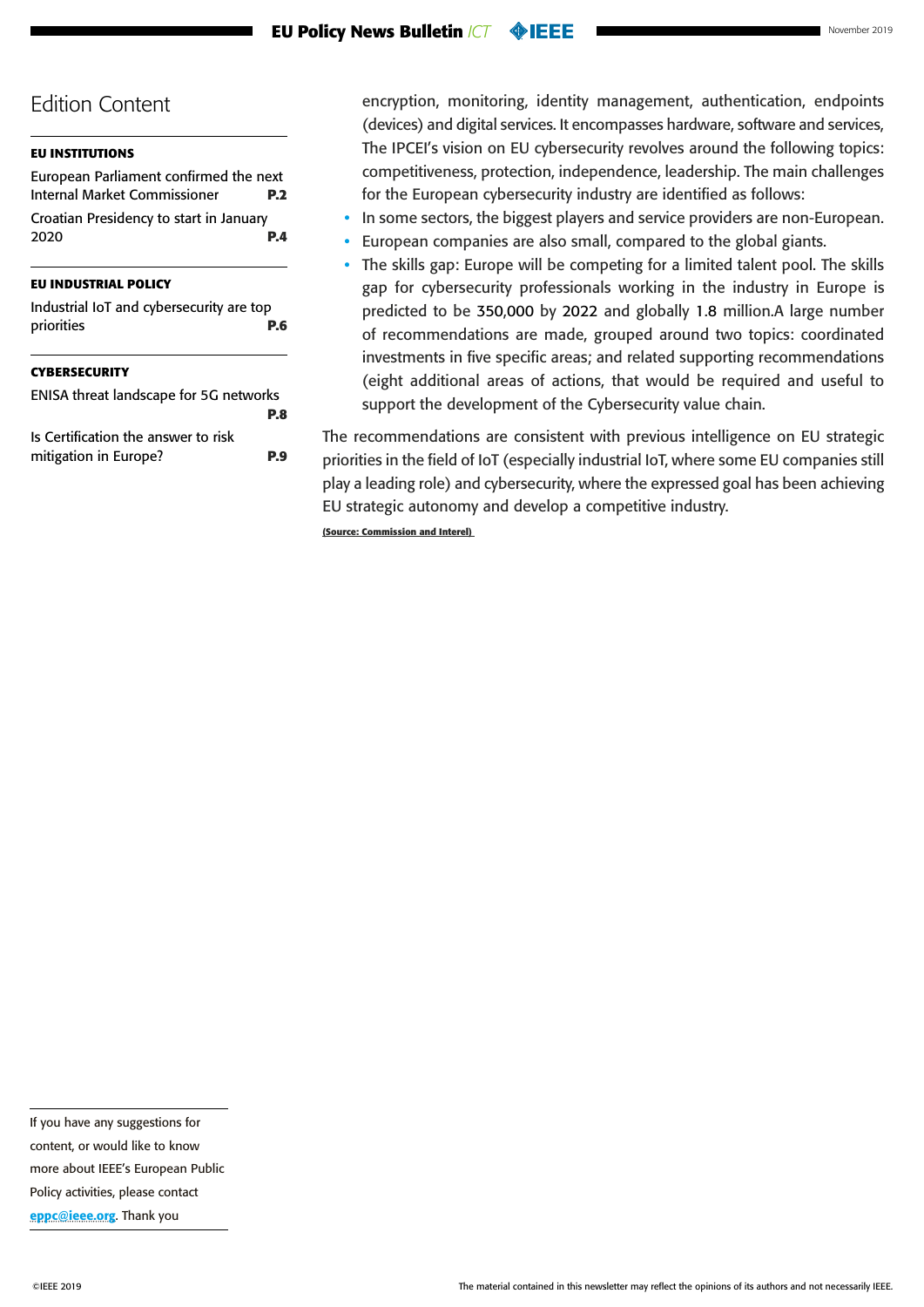### <span id="page-7-0"></span>**[EU INSTITUTIONS](#page-1-0)**

[European Parliament confirmed the next](#page-1-0)  [Internal Market Commissioner](#page-1-0) **P.2** [Croatian Presidency to start in January](#page-3-0)  [2020](#page-3-0) **P.4**

## **[EU INDUSTRIAL POLICY](#page-5-0)**

| <b>CVREDSECURITY</b>                                   |     |
|--------------------------------------------------------|-----|
| Industrial IoT and cybersecurity are top<br>priorities | P.6 |
|                                                        |     |

#### **CYBERSECURITY**

| ENISA threat landscape for 5G networks |            |
|----------------------------------------|------------|
|                                        | P.8        |
| Is Certification the answer to risk    |            |
| mitigation in Europe?                  | <b>P.9</b> |

CYBERSECURITY

# **ENISA threat landscape for 5G networks**

ENISA, the European Union Agency for Cybersecurity published a **Threat Landscape** [for 5G Networks](https://www.politico.eu/wp-content/uploads/2019/11/ENISA-Threat-Landscape-for-5G-November-21.pdf?utm_source=POLITICO.EU&utm_campaign=42c38c1aa4-EMAIL_CAMPAIGN_2019_11_21_08_12&utm_medium=email&utm_term=0_10959edeb5-42c38c1aa4-190351733), assessing the threats related to the fifth generation of mobile telecommunications networks (5G).

This technical report on 5G architecture completes the EU-wide Coordinated Risk [Assessment of 5G networks](https://ec.europa.eu/digital-single-market/en/news/eu-wide-coordinated-risk-assessment-5g-networks-security) published on 9 October 2019, which contained 10 high-level risk scenarios, based on the national risk assessments by EU Member States.



©Shutterstock

The ENISA 5G threat landscape contains:

**A detailed architecture** outlining the most important 5G infrastructure components through 9 detailed zoom-ins of the 5G architectural elements mentioned in the coordinated risk assessment. These include the security architecture, slice architecture, edge computing architecture, software defined networks architecture, physical architecture, and others.

**Detailed threat assessments** for the 5G infrastructure components. The assessed threats refine the threats reviewed in the coordinated risk assessment.

5G infrastructures possess a high degree of complexity due to the multiple features introduced by this technology. While 5G pilots are ongoing, standardisation work is also advancing as do vendor development activities towards migrations to 5G. In this still very dynamic environment, threat and risk assessments will need to be performed in an iterative manner to cover upcoming developments.

The developed 5G Risk Assessment and the 5G Threat Landscape are **initial steps** towards the longer maturity trajectory of 5G infrastructures, their deployment and adoption. They will need to be regularly updated in order to capture those changes appropriately. Certification of 5G components is perceived as a further trigger of threat and risk management activities.

The network and information systems (NIS) Cooperation group and the Member States with the support of ENISA will publish a 5G toolbox towards the end of 2019 to provide a number of different directions and options for the Member States to take. Certification of 5G architecture components is a likely action depending on the exact designation of tools under the toolbox initiative carried out. The scope of 5G certification schemes needs to be determined by the European Commission with input from the Member States and duly communicated to ENISA. **(Source: ENISA)**